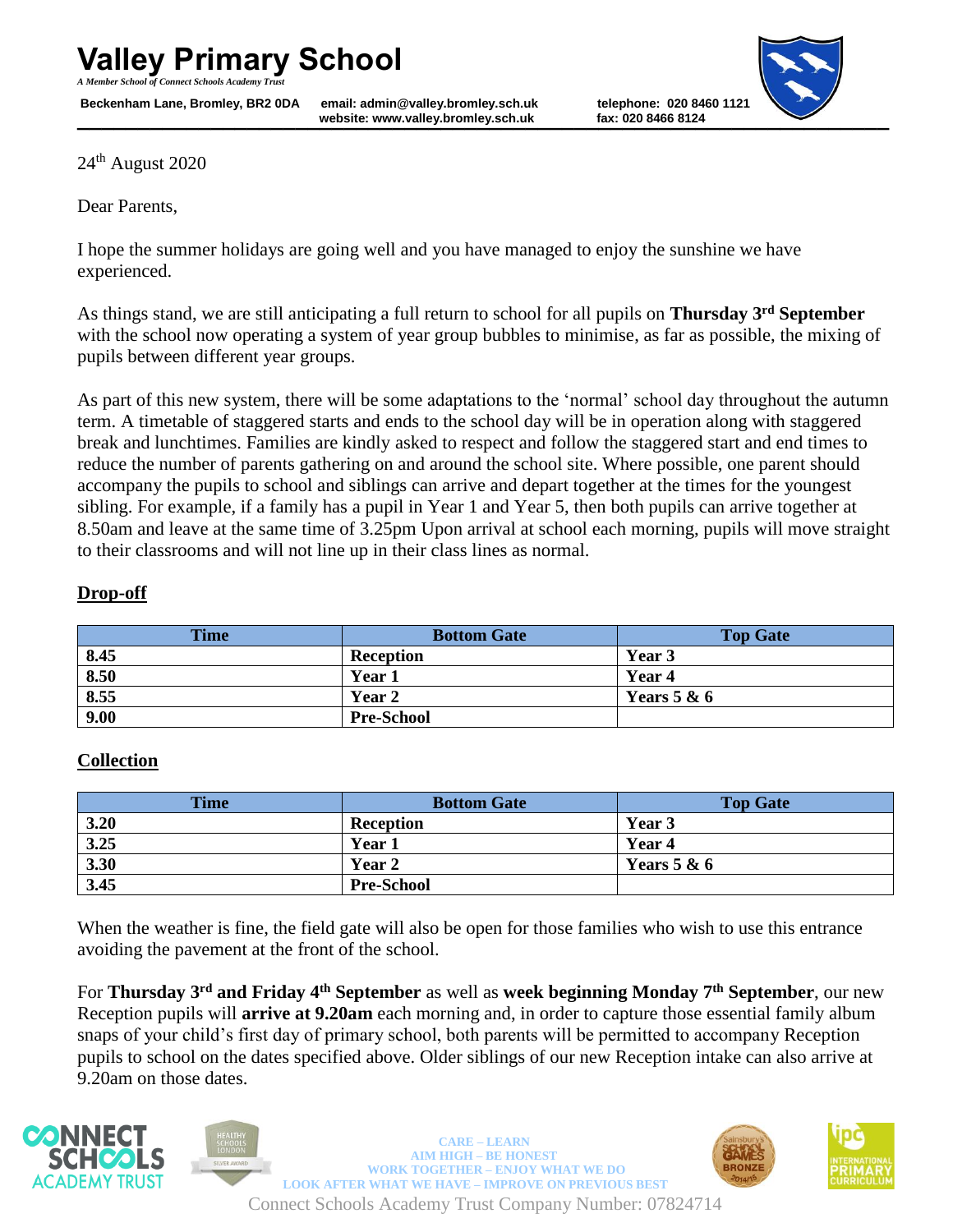Pupils should only bring to school a named water bottle, a fruit snack for morning break and a packed lunch if this the preferred lunch option. The school book bags to hold Reading Records and reading books are allowed but toys, teddies, sticker albums, pencil cases and alike are not permitted at this time.

Pupils will wear their normal school uniform and I would like to remind our Year 1 parents that Year 1 pupils now move to the formal school uniform with white shirts and ties being worn. Throughout the autumn term, pupils will wear their school PE kit to school on the day of their PE lesson to avoid pupils having to get changed in school. The school PE kit is an important part of our school uniform so it is important that pupils arrive at school in the correct PE kit as outlined in the school's uniform policy (attached).

The PE days for each year group are set out in the table below with the first PE lessons beginning from **Monday 7th September**:

| Reception | TBC by the Reception Team within the first few weeks |
|-----------|------------------------------------------------------|
|           | of term.                                             |
| Year 1    | Tuesday                                              |
| Year 2    | Thursday                                             |
| Year 3    | Tuesday                                              |
| Year 4    | Thursday                                             |
| Year 5    | Monday                                               |
| Year 6    | Wednesday                                            |

Graduates, our school uniform provider, has kindly requested that parents do not leave their uniform purchases until the last minute as they are operating strict social distancing measures within the store so they will not be able to accommodate everyone at the last minute.

The school's Breakfast and After-School Club will operate from September and, depending on numbers, the provision will be split into two separate groups in order to minimise the number of year groups that will mix whilst attending the extended day care. Parents are asked to only access this provision where it is absolutely necessary. Bookings can be made using the [careclubs@valley.bromley.sch.uk](mailto:careclubs@valley.bromley.sch.uk) email address from Tuesday 1 st September.

During the autumn term, the programme of extra-curricular clubs such as Football Club, Knit and Natter, Taekwondo will unfortunately not be running.

As we look forward to welcoming all pupils back on the 3<sup>rd</sup> September, many of the measures the school put in place throughout the lockdown period will remain in place. These include:

- Increased cleaning regime of high contact areas such as toilets, handrails in corridors and i-pads
- Increased handwashing / sanitising throughout the school day for pupils and adults alike
- Water fountains and electric hand dryers will remain out of use
- Soft furnishings such as cushions removed from classrooms and difficult to clean toys removed from the Early Years
- **•** Desks will all face forwards (except where a play-based curriculum is on offer) and pupils will keep to their allocated desk
- Some year groups will eat their dinner in the classroom while others will eat in the Dinner Hall
- All pupils to have their own stationery (supplied by the school) to avoid the sharing of equipment
- Where possible, all PE lessons will take place outside
- Lidded dustbins in all classrooms for the disposal of tissues and located at the main entry points for the disposal of used face coverings